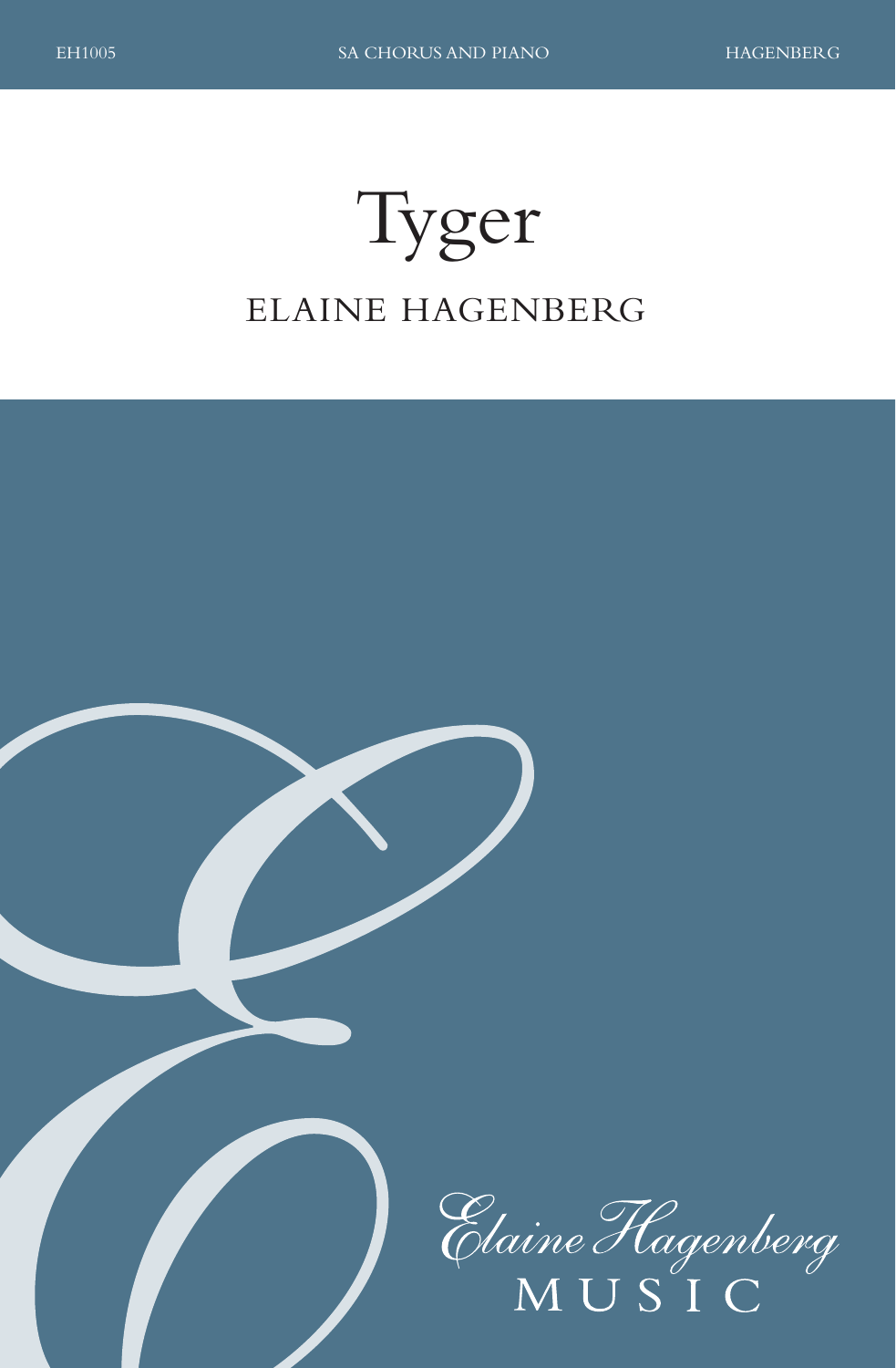### **The Tyger by William Blake**

Tyger Tyger, burning bright, In the forests of the night; What immortal hand or eye, Could frame thy fearful symmetry?

In what distant deeps or skies. Burnt the fire of thine eyes? On what wings dare he aspire? What the hand, dare seize the fire?

And what shoulder, & what art, Could twist the sinews of thy heart? And when thy heart began to beat, What dread hand? & what dread feet? What the hammer? what the chain, In what furnace was thy brain? What the anvil? what dread grasp, Dare its deadly terrors clasp!

When the stars threw down their spears And water'd heaven with their tears: Did he smile his work to see? Did he who made the Lamb make thee?

Tyger Tyger burning bright, In the forests of the night: What immortal hand or eye, Dare frame thy fearful symmetry?



Elaine Hagenberg's music "soars with eloquence and ingenuity" (ACDA Choral Journal). Her award-winning compositions are performed worldwide and frequently featured at American Choral Directors Association conferences, All-State festivals, Carnegie Hall, and other distinguished international concert halls from Australia to South America and throughout Europe.

In addition to composing full-time, Elaine actively engages in bringing her music to life as the guest artist and featured clinician for professional conferences and festivals both in the U.S. and abroad as a composer, conductor, and accompanist of her work.

With over fifty commissioned works, she has composed new music for the American Choral Directors Association, professional choirs, colleges and universities, community choirs, high schools, and churches. "I Am the Wind" was named the winner of the 2020 ACDA Brock Competition for Professional Composers.

Elaine has music in print with various publishers including Oxford University Press, G. Schirmer, Hinshaw Music, and Beckenhorst Press. Currently, she publishes her concert music independently through Elaine Hagenberg Music which is distributed through GIA.

For more information, please visit **www.elainehagenberg.com**.

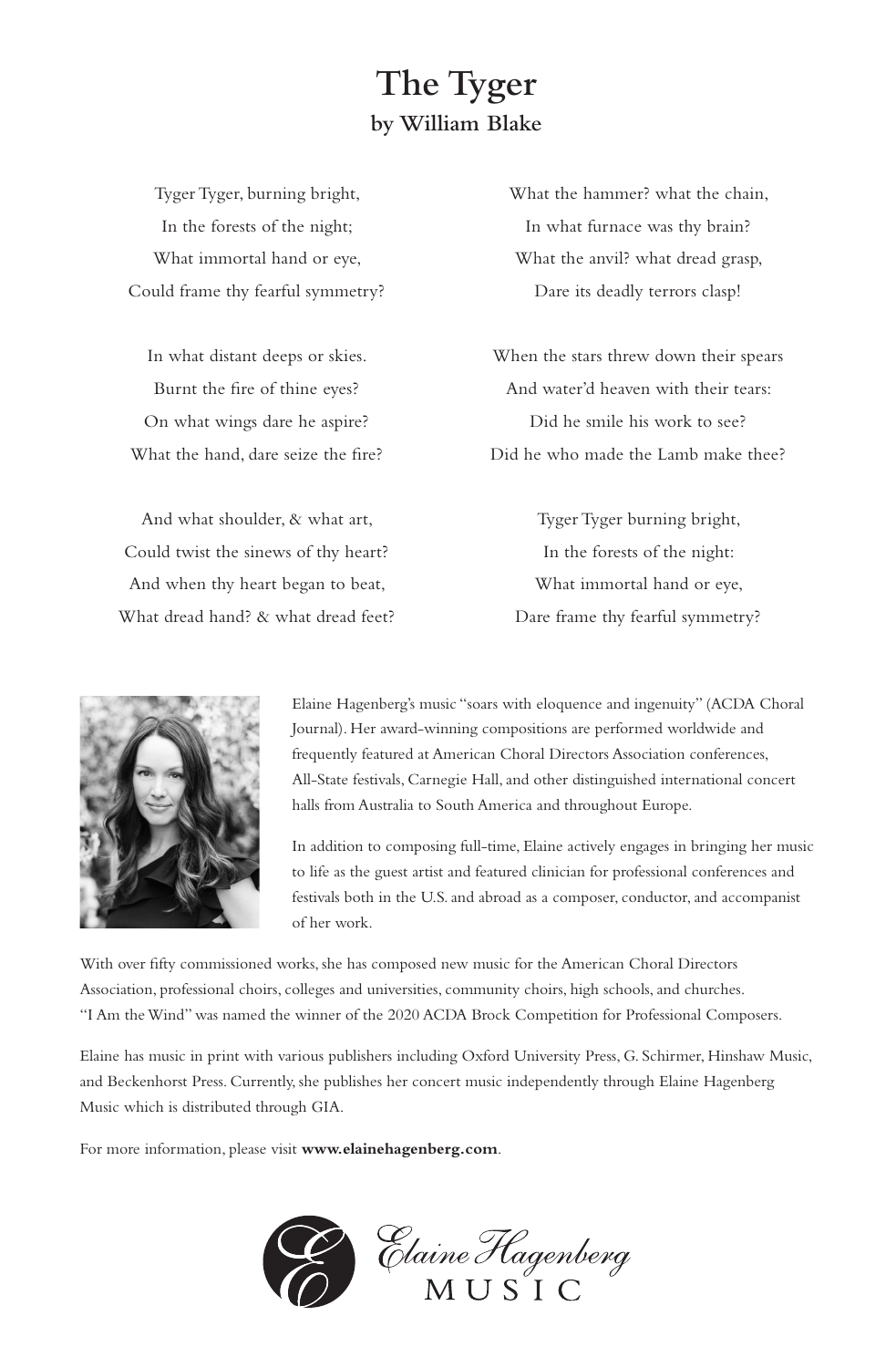## Tyger

#### For SA Chorus and Piano

#### WILLIAM BLAKE (1757-1827)

ELAINE HAGENBERG



Copyright © Elaine Hagenberg Music. All rights reserved. Duplication is prohibited.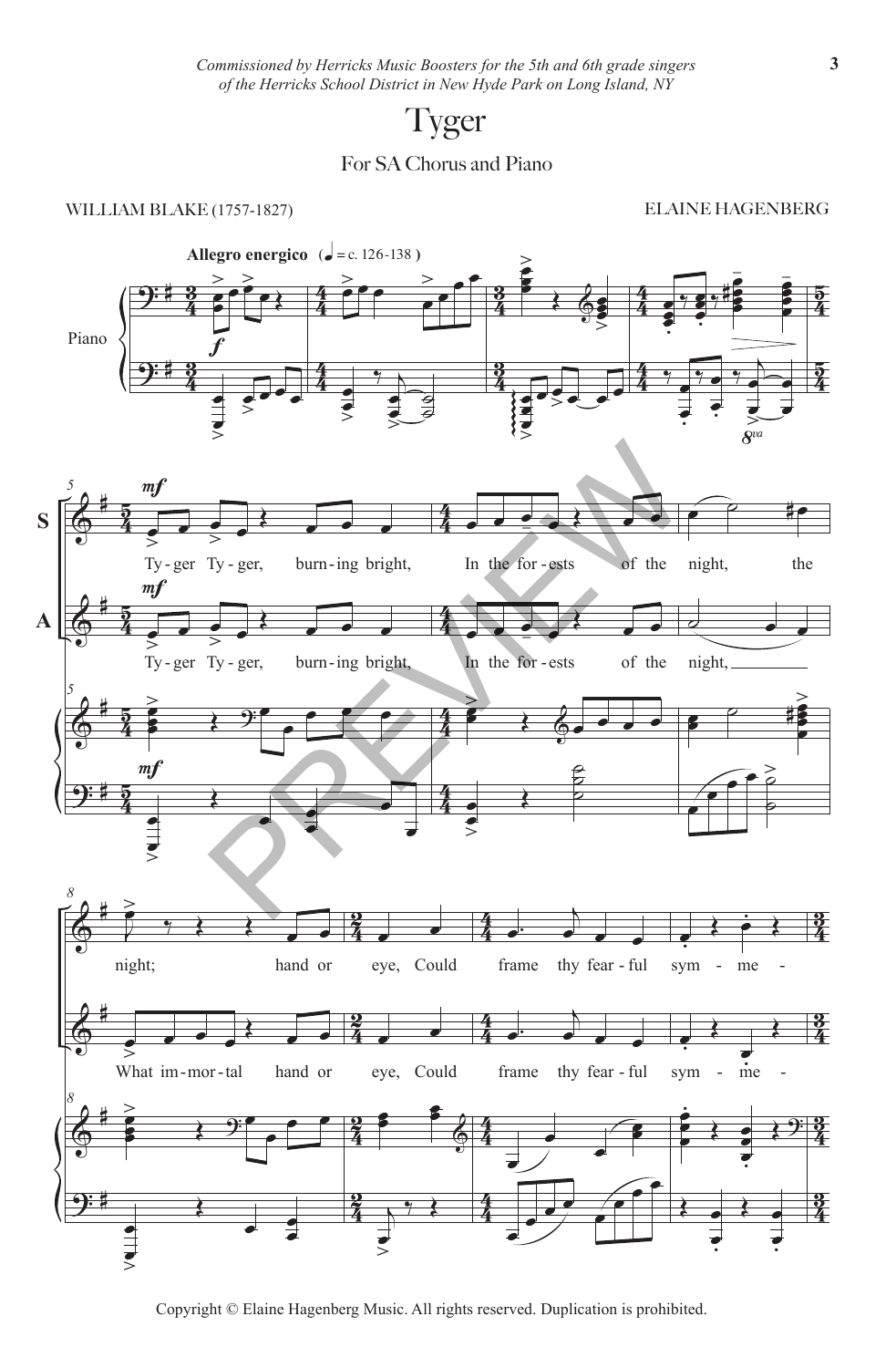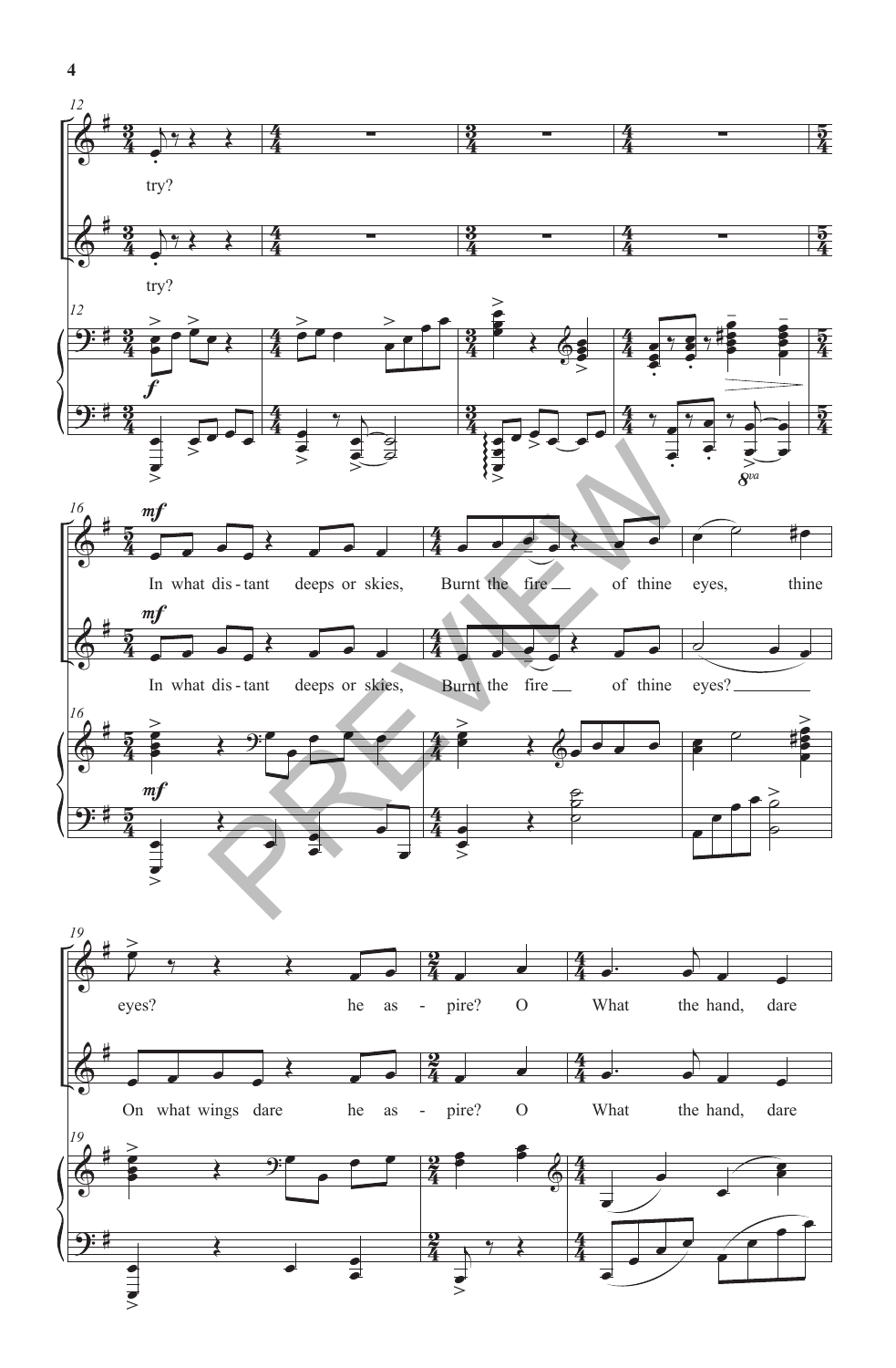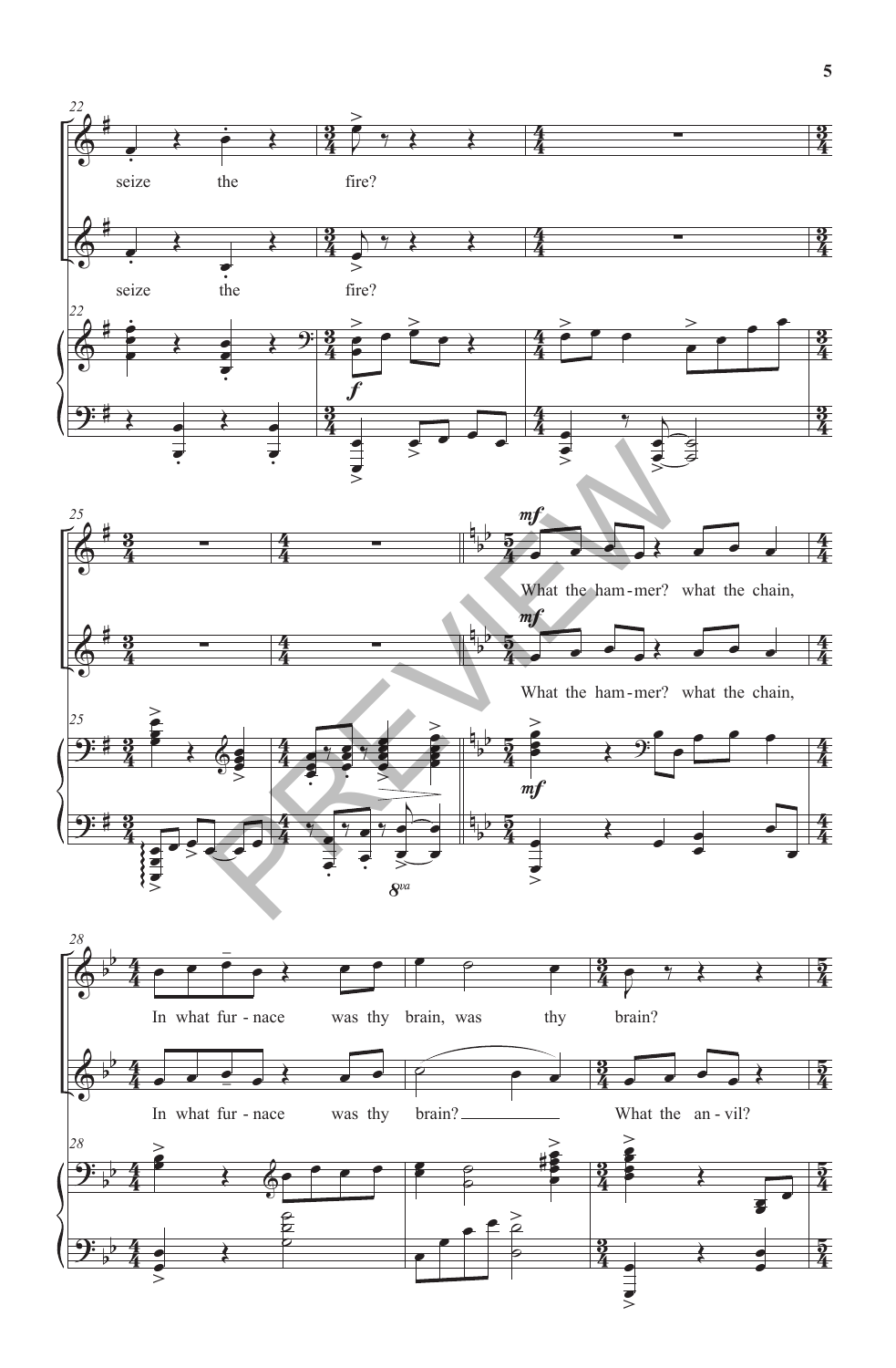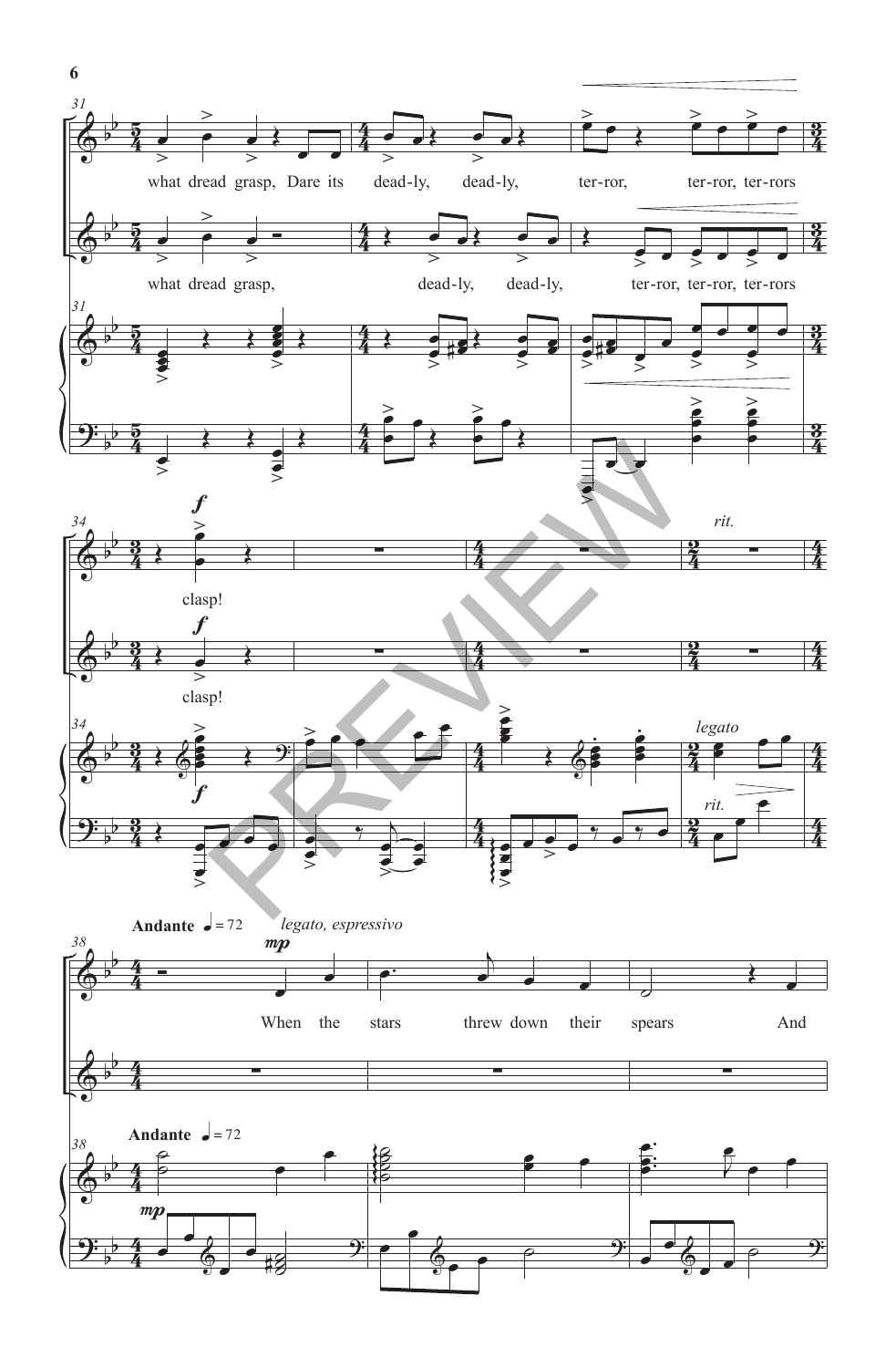